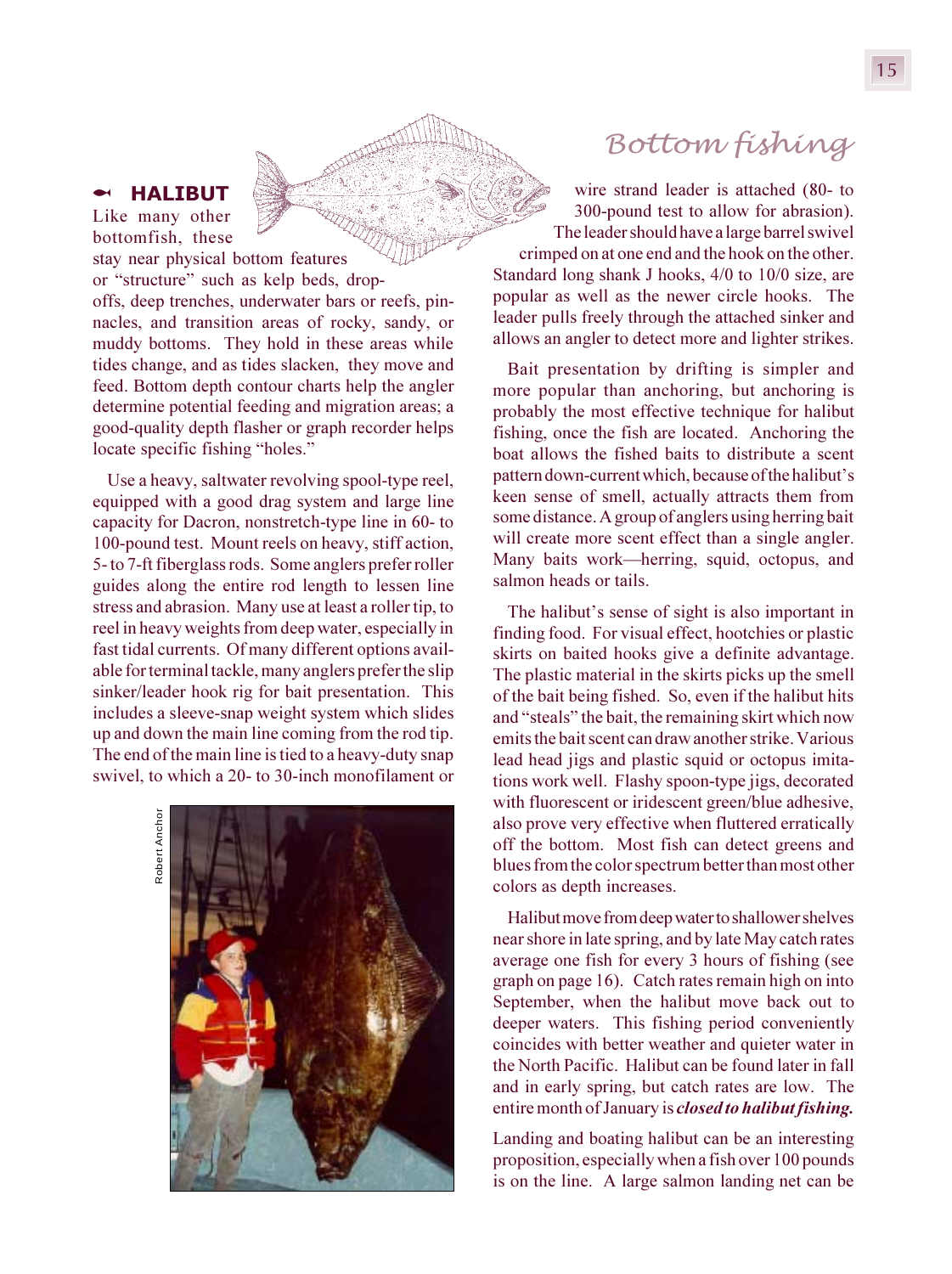

used on halibut up to about 50 pounds, but once it's inside the net and alongside the boat, use a small club to dispatch the fish by a sharp blow to its head. Halibut are very strong—they can do considerable damage if brought aboard a small boat alive.

**► ROCKFISH** These slow-growing fish are surprisingly long-lived. The most common species in the sport fishery (yelloweye, quillback, and black) can live to 114, 71, and 40 years, respectively (yelloweyes average 50 years), and they mature at about 15, 12, and 10 years. Males mature earlier, but are usually smaller than females the same age. Rockfish are often caught incidentally by anglers targeting on salmon, halibut, or lingcod. Those who want to target on rockfish need access to rocky bottom or shoreline areas. The best fishing is from May to August (rockfish tend to go much deeper in winter). Use a fairly limber rod and light salt-

water tackle, so that you can feel what is happening on the other end of the line. Jigs, buzz-bombs, herring bait, or other lures may be used. Favorites are the leadhead jigs and the many types of plastic "worm-tails"—they can be kept from snagging rocks and are very effective jigged just above bottom.

Rockfish should be bled, filleted and chilled immediately after catching, to enhance edibility. (Watch out for the sometimes venomous spines on the fins, though—punctures from these spines can be very painful!) Rockfish have firm flesh that turns snow white when cooked. Flavor and texture varies subtly between species, but all are excellent, and the mild flavor lends itself to a variety of cooking methods and sauces. (For some good recipes, write

the Alaska Seafood Marketing Institute, at 311 N. Franklin Street, Suite 200, Juneau, AK 99811, for their brochure on preparing and cooking rockfish).

§ LINGCODA large piscivore (fish-eater), the lingcod grows to 50 pounds or more and ranges along the rocky coastal area, inhabiting rocky bottoms and reef areas.

Lingcod gear is essentially the same equipment used for trolling or mooching for salmon: limber to medium-stout 6- to 9-foot rods and level wind reels with 200- to 300-yard capacity of 20- to 50-

pound test line. You can use lighter gear, but care must be taken with the terminal tackle. Lingcod have a mouthful of the most wicked-looking teeth found in the northeastern Pacific ocean, and wire or heavy monofilament leaders are necessary to keep your line intact during the fight. Fish bait such as herring, salmon tails, and viscera work best. Lures and jigs work well, too. A unique feeding behavior of lingcod is to grab hold of hooked live fish and hang on while being hauled to the surface.

Adult lingcod live on or near reefs, drop-offs, and steep boulder gradients in areas of high current

down to 30 fathoms. Not an active swimmer, the lingcod waits perched on rock outcroppings or reef tops and lets tidal currents bring baitfish within reach, then dashes out to seize its prey. They often feed better when the tide is running; if you fish at slack tide, fish deeper. One very successful technique is to fish with anything silver-colored over a rocky reef or reef edge while drifting with the tide or wind. If a lingcod is in the neighborhood, it will not be able to resist.

Lingcod have a life history that makes them particularly vulnerable to harvest and predation. They spawn in winter and early spring and the males guard the nest of egg masses until hatching. Research has indicated that egg masses are extremely vulnerable to predation when males are removed from the nest. To protect lingcod during this sensitive nest-guarding season, *fishing for lingcod is closed from December 1 through May 15.*